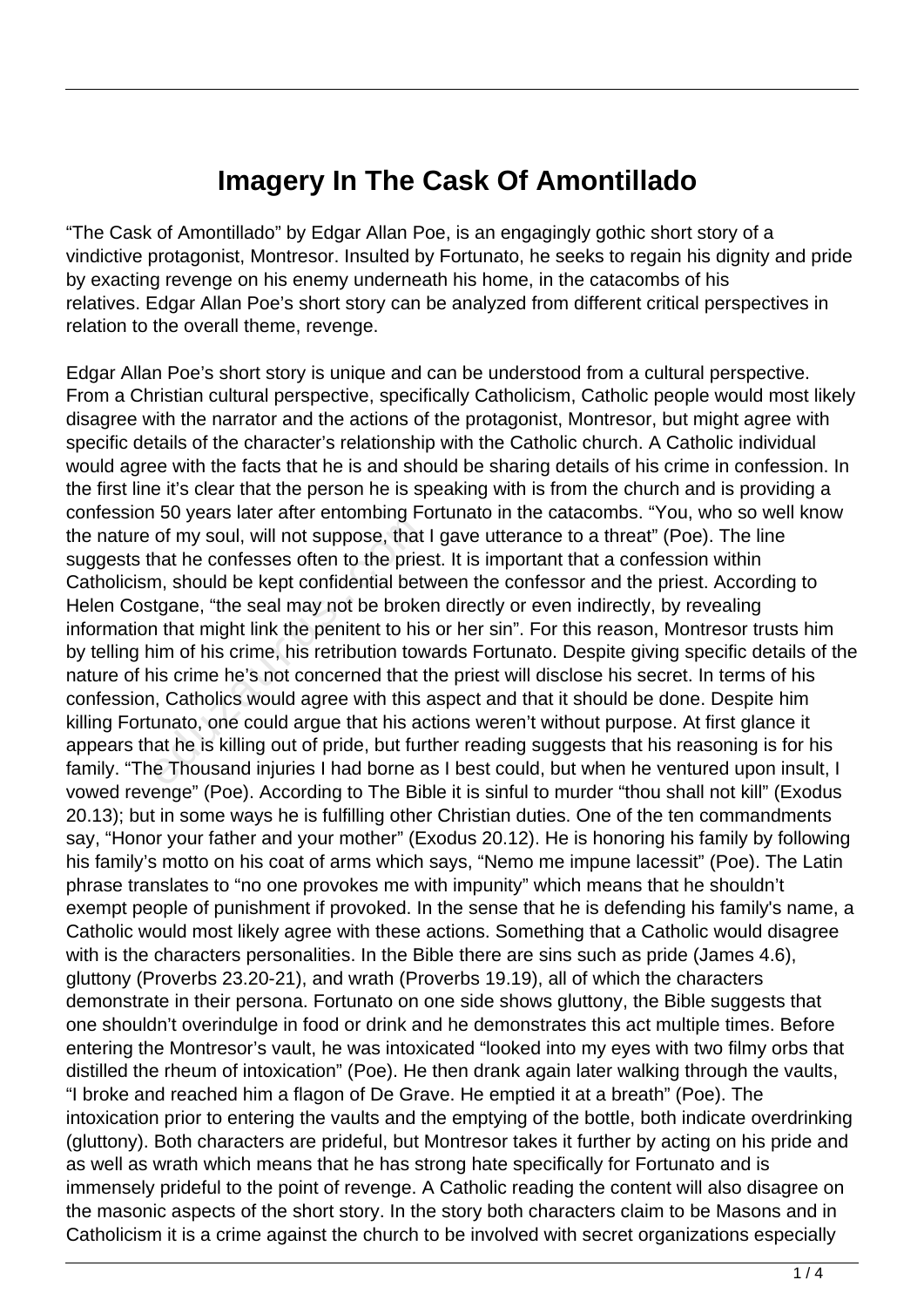those that are in opposition. This includes Masonry. "'Then you are not of the brotherhood.' 'How?' 'You are not of the masons'" (Poe). Montresor then goes on to say that he is also of the brotherhood. According to Joel Schron "No fewer than eight popes, beginning with Clement XII in 1738, have condemned [Freemasonry]. Catholics who joined Masonic societies incurred automatic excommunication." It's not clear if Fortunato is a devout Catholic but Montresor is presumably of a Catholic faith to be confessing to a priest. In the eyes of the Catholic church it's a crime to be a part of masonry. The Code of Canon Law not only commends free masonry but also states:

Can. 1184 §1. Unless they gave some signs of repentance before death, the following must be deprived of ecclesiastical funerals:

1/ notorious apostates, heretics, and schismatics;

2/ those who chose the cremation of their bodies for reasons contrary to Christian faith;

3/ other manifest sinners who cannot be granted ecclesiastical funerals without public scandal of the faithful.

§2. If any doubt occurs, the local ordinary is to be consulted, and his judgment must be followed.

Can. 1185 Any funeral Mass must also be denied a person who is excluded from ecclesiastical funerals (Pope John Paul II).

The catacombs where Fortunato was entombed isn't specifically a church burial; therefore, there is uncertainty whether it was acceptable for him to rest there. Catholics would agree with specific religious facts within the text such as the confessions and his devotion to his family but would disagree with the actions of both characters, and their poor behavioral traits as well as masonic details. ful.<br>
doubt occurs, the local ordinary is<br>
Any funeral Mass must also be do<br>
Pope John Paul II).<br>
ombs where Fortunato was entom<br>
refore, there is uncertainty whethe<br>
be with specific religious facts with<br>
ly but would dis

This poem cannot only be understood from a cultural perspective but as well as Marxist. From a Marxist perspective, there are elements of class struggle within the poem. One of the characters is the bourgeoisie and the other is the proletariat. Both main characters are perceived to be from the same social class and it's clear that they are of distinguished stature. Both title and possessions imply wealth. Fortunato's wife holds the title of "' Lady Fortunato'" (Poe), and Montresor has maids, a vault with wine, and catacombs within his home. Montresor is the bourgeoisie attempting to maintain his role within the social class by exacting revenge on Fortunato, who is attempting to replace Montresor. In order to keep his place Montresor kills Fortunato. "The first paragraph of the story delineates the conflict between the characters as arising from their social roles," says Elena Baraban. Seeking retribution for Fortunato's insulting actions, Montresor entombs Fortunato in stone and mortar. The reasoning behind his actions is because Montresor feels disrespected, "when he ventured upon insult, I vowed revenge" (Poe). The protagonist vows to avenge his dignity and pride because of his social standing as a genuine bourgeoisie and his family's motto. "In seeking revenge, Montresor is acting out the motto of his people, as it appears on the family coat of arms, Nemo me impune lacessit ("No one wounds me with impunity")", says "The Cask of Amontillado". For this reason, Montresor feels justified in killing his enemy. According to Elena V. Baraban "Being a descendant of a powerful aristocratic family, Montresor could not possibly let Fortunato insult him with impunity,"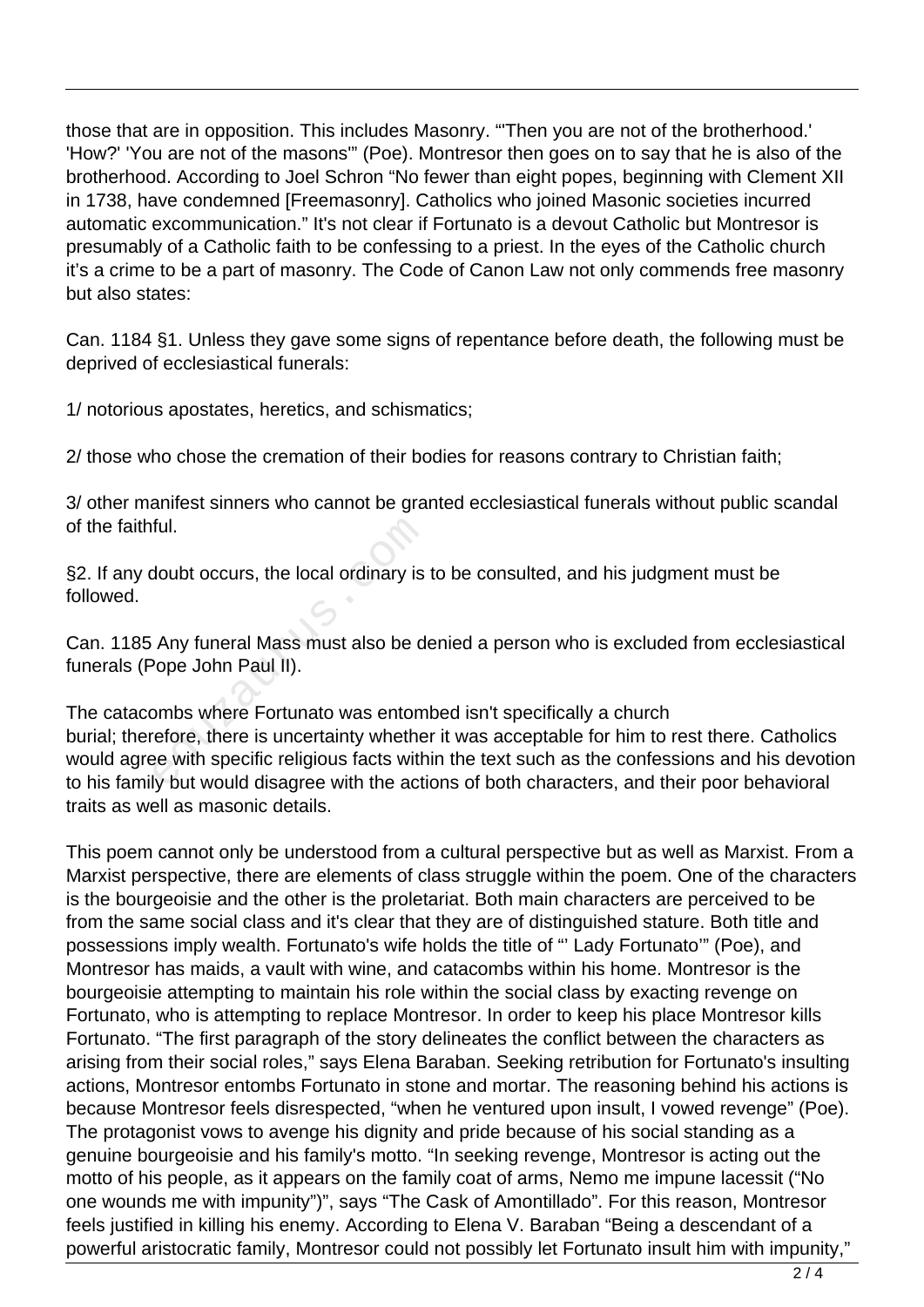belonging to a powerful family Montresor feels the need to redeem his family's honor and continue to be a part of the social elites as his relatives despite his loss of wealth. "You are rich, respected, admired, beloved; you are happy, as once I was" Montresor was once wealthy and apart of his revenge is to kill Fortunato to keep his position (Poe). She also says that despite Fortunato being wealthier, Montresor's family is nobler than Fortunato's and therefore Montresor holds a higher place in society as the bourgeoisie. Baraban also points out that lines "These vaults,' he said, 'are extensive.' 'The Montresor's,' I replied, 'were a great and numerous family,'' (Poe) suggests that Fortunato is impressed and recognizes Montresor's once-powerful family. As for Fortunato, he is the proletariat within the short story and to gain higher stature, he insults Montresor. Despite them appearing to be of the same social class, and despite Fortunato having more wealth, he holds a lower position as the proletariat. According to Richard Benton, the name Fortunato means fortunate or rich, which does go with his social status because he is a Lord. Benton also suggests that Fortunato's title as a lord isn't the same as Montresor's hence "his indifference to Montresor's coat of arms and his lack of manners peg him as a bourgeois Italian… whereas Montresor is a noblesse d'épée [nobility of sword], but a man of the country instead of the court". Because his title is purchased, this is one of the reasons why Montresor doesn't respect him and is insulted by him and therefore rather than requesting a duel to settle their disputes as one would at the time, instead he kills Fortunato. Benton states that in France's society there are honor codes that are exclusive amongst aristocratic classes, "An offense against one's honor called for justice and punishment in the 'duel to the death.' However, the honor of an aristocrat could not be satisfied in the performance of a duel unless the impugner was a social equal". Montresor never saw Fortunato as an equal and therefore had no issue in maintaining his place of power by killing his enemy. Within the short story, there are elements of class struggle, one character (the bourgeoisie) attempting to maintain his social role by killing off his rival and the other (the proletariat) attempting to take the other's place. a duel to settle their disputes as a<br>ttes that in France's society there<br>classes, "An offense against one<br>e death.' However, the honor of an<br>nless the impugner was a social e<br>ore had no issue in maintaining his<br>i, there ar

In a male dominated short story there are many stereotypes that enforce the patriarchy aspects of society. From a gender perspective Montresor and Fortunato display many stereotypes of a masculine dominated societies such as power struggle. One of the gender stereotypes especially for this time period is that they have title and property. Both main characters are seen to having fortune and this is common at the time especially for males. "There were no attendants at home", "bowed him through several suites of rooms to the archway that led into the vaults" (Poe). These quotes explain that not only does Montresor have land, but he has maids. As for Fortunato he is wealthier and even holds a title. In the short story as Fortunato is about to meet his death, he points out to Montresor that he should return because "' Lady Fortunato'" (Poe) is waiting for him and that Montresor should stop reveling in entombing him. Asides from their titles and wealth they must defend their honor or their coat of arms which represent their families. By murdering Fortunato rather than dueling him as one would he killed him, and this action displays cowardice. According to "The truth about Your Family Coat of Arms," "only male line descendants of the person to whom the coat of arms was granted would have any right to use it. Coat of arms are considered legal property which is passed down from father to son." Being that the main characters are males its common for them to be the ones to hold the coat of arms. As males they not only hold the coat of arms, but they must defend it. Montresor's coat of arms "Nemo me impune lacessit" translates to "no one insults me with impunity" (Poe). By following his coat of arms Montresor fits the stereotype of an aristocratic male. Masonry is another aspect of gender stereotype within the short story. At some point in the story when Montresor and Fortunato in the catacombs the discuss masonry. Oddly, despite Montresor not being a mason he entombs in the form of masonry. "'You are not of the